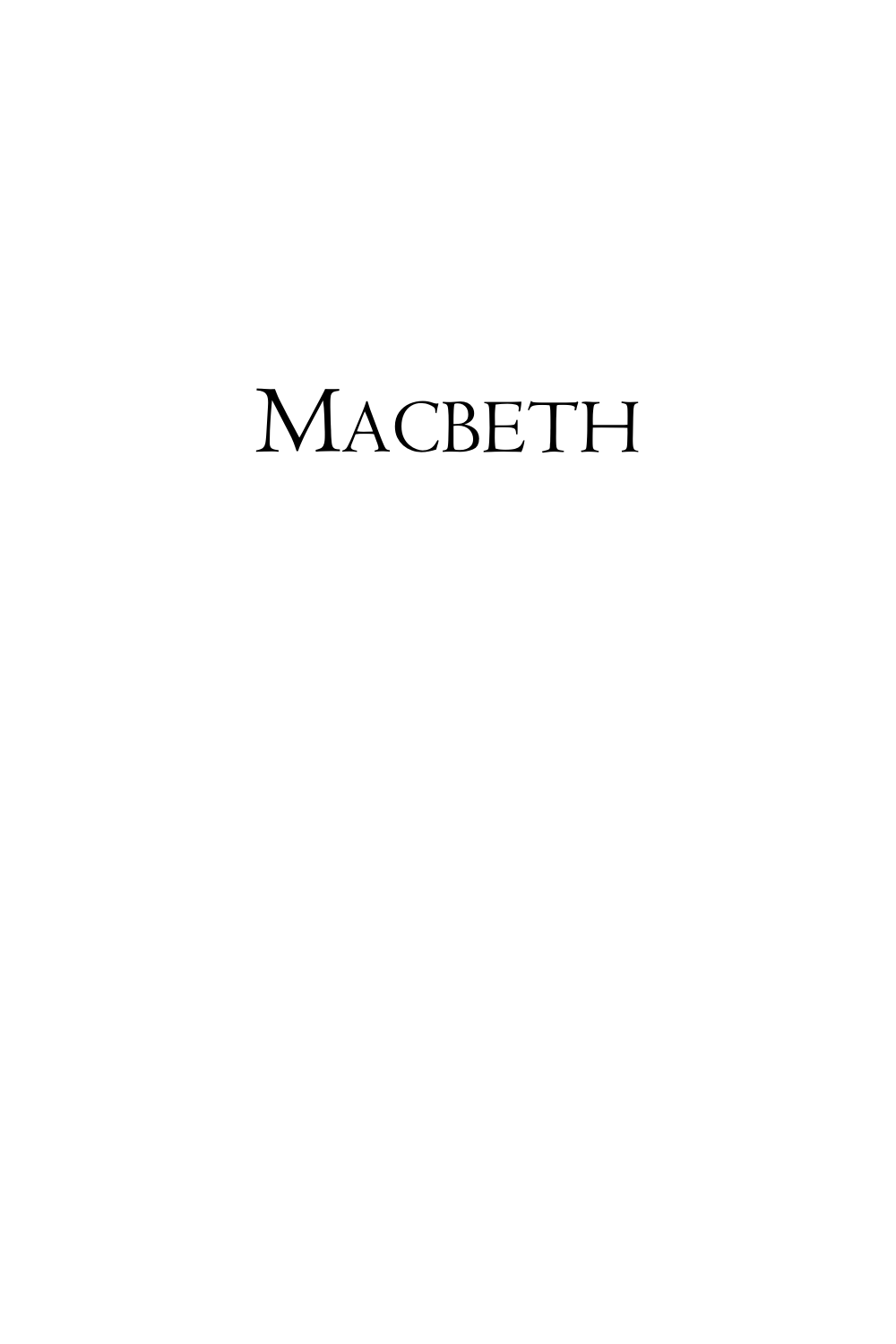#### **Other Works by Christopher Andrews**

#### **NOVELS**

*Pandora's Game Paranormals Of Wolf and Man* (Bronze IPPY winner for Horror) *Paranormals: We Are Not Alone*

#### NOVELIZATIONS

*Hamlet: Prince of Denmark Dream Parlor Night of the Living Dead*

## COLLECTIONS

*The Darkness Within*

#### **SCREENPLAYS**

*Thirst Dream Parlor* (written with Jonathan Lawrence) *Mistake Vale Todo/Anything Goes* (written with Roberto Estrella)

> WEB SERIES *Duet*

VIDEO GAMES *Bankjob*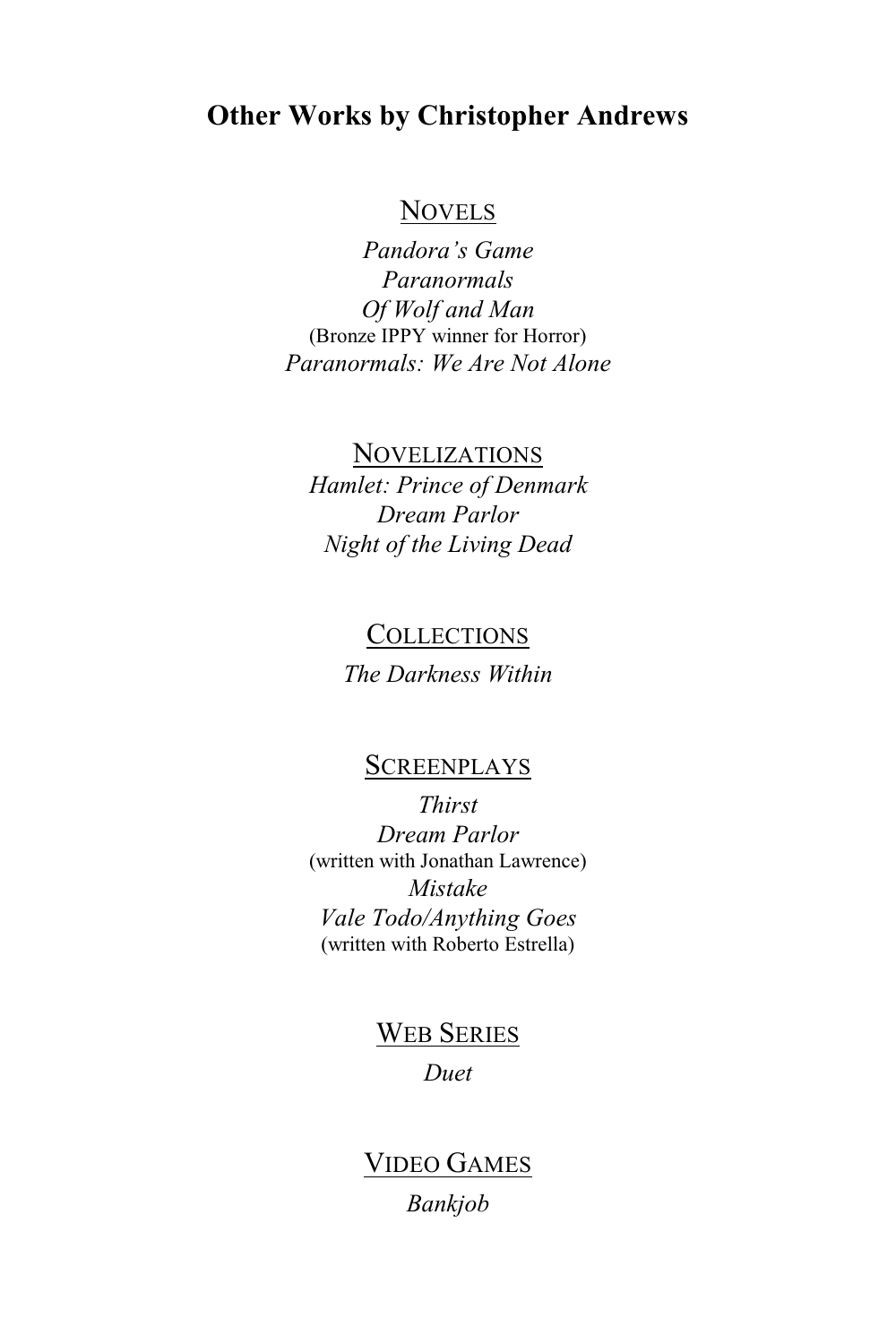A Novelization by CHRISTOPHER ANDREWS

Adapted from the play *The Tragedy of Macbeth* by WILLIAM SHAKESPEARE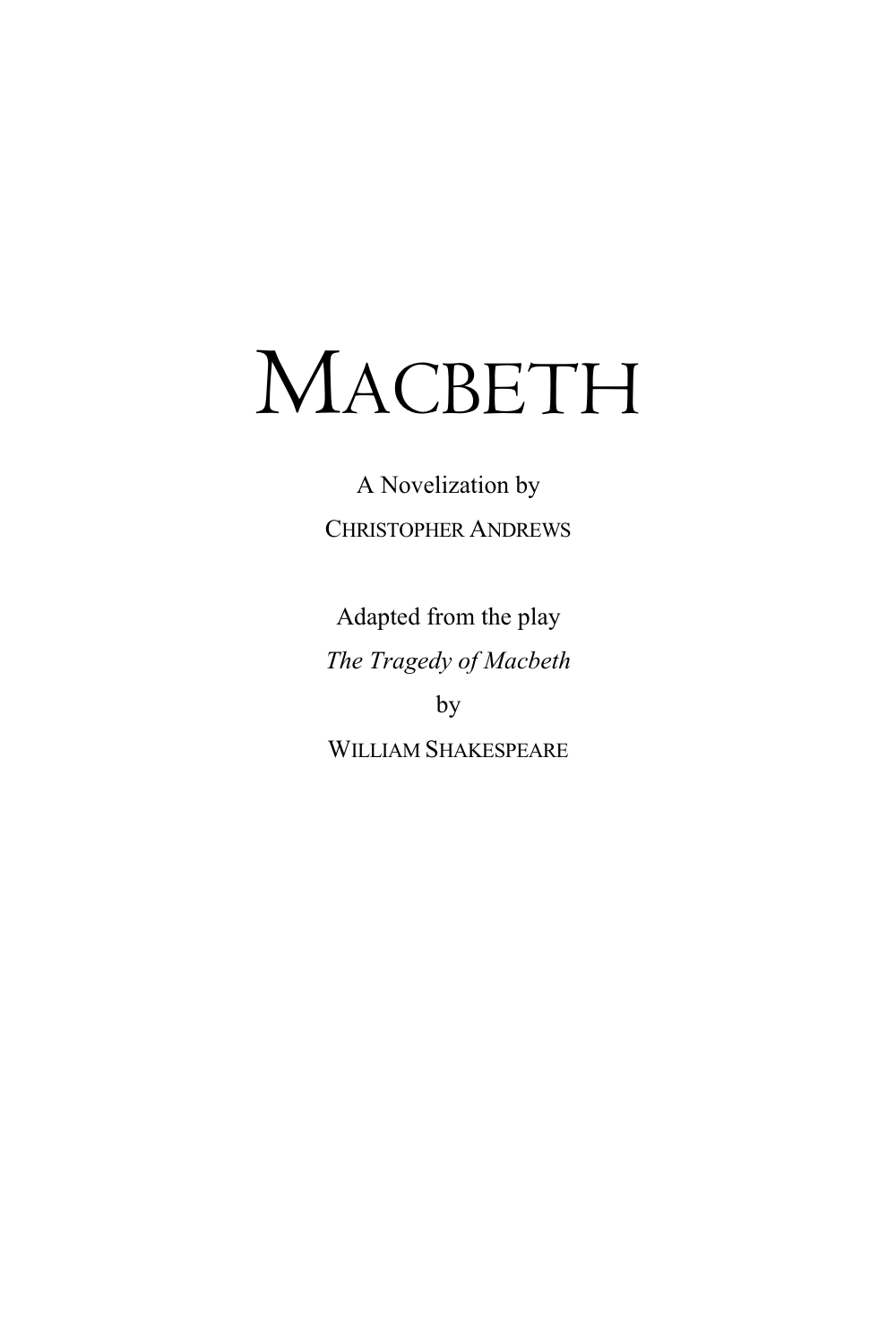Copyright © 2015 by Christopher Andrews

Macbeth

ISBN Number: Hardcover #978-0-9824882-6-3

All rights reserved. No part of this book may be reproduced or transmitted in any form or by any means electronic or mechanical, including photocopying, recording, or by any information storage and retrieval system, without permission in writing from the copyright owner.

This is a work of fiction, based on material that is public domain. Names, characters, places, and incidents are either the product of the creators' imagination or are used fictitiously, and any resemblance to any actual persons, living or dead, events, or locales is entirely coincidental.

This book was printed in the United States of America.

Rising Star Visionary Press hardcover edition: November, 2015

**A Rising Star Visionary Press book for extra copies please contact by e-mail at risingstarvisionarypress@earthlink.net or send by regular mail to Rising Star Visionary Press Copies Department P O Box 9226 Fountain Valley, CA 92728-9226**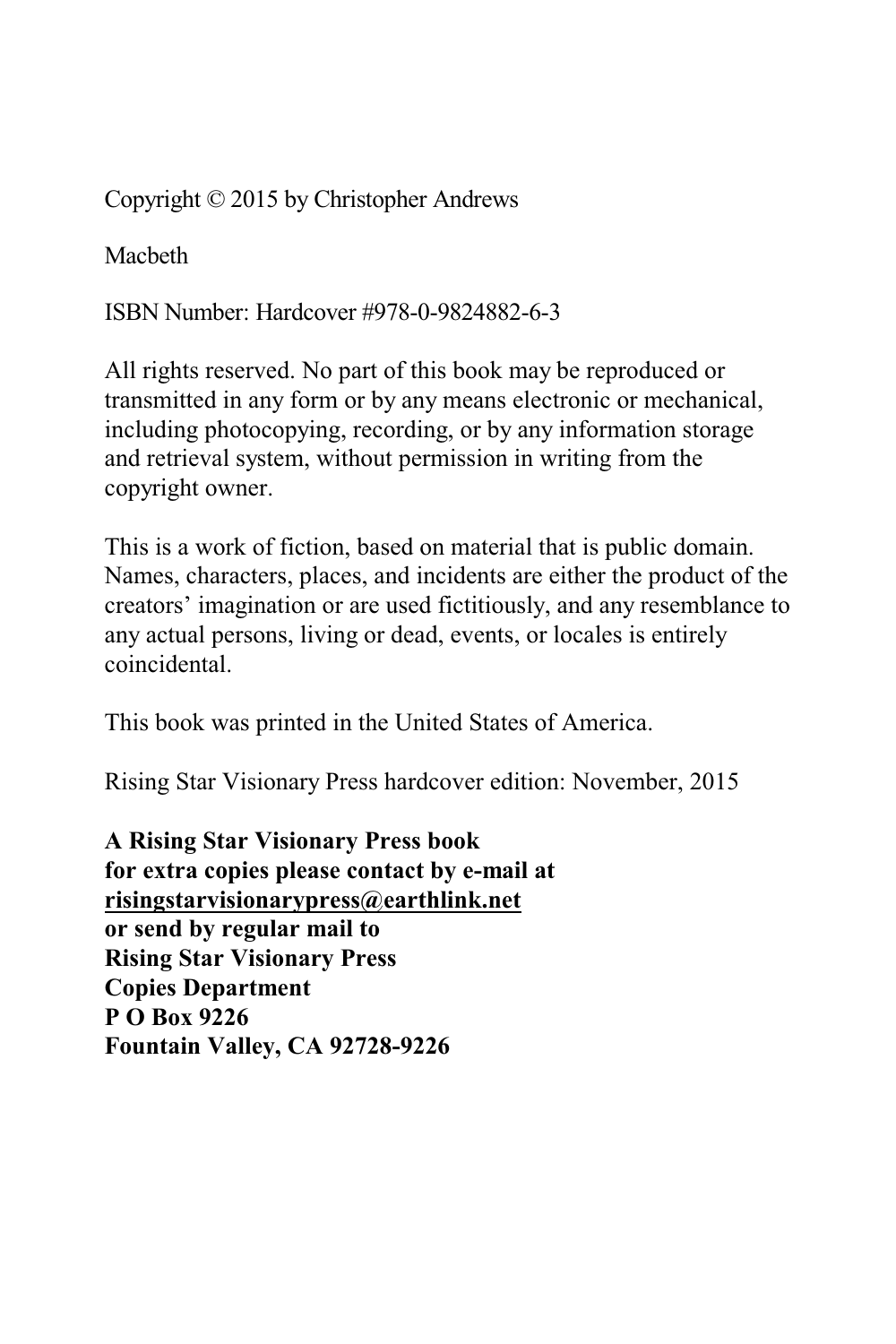### **DRAMATIS PERSONAE**

DUNCAN, King of Scotland

**MALCOLM**  } Duncan's sons **DONALBAIN** 

MACBETH, a General in the King's army, Thane of Glamis

BANQUO, a General in the King's army

```
MACDUFF
      }
LENNOX
        }}
ROSS
          }}} noblemen of Scotland
MENTETH
        }}
ANGUS
      }
CATHNESS
```
FLEANCE, son to Banquo

SIWARD, Earl of Northumberland, General of the English forces, and Uncle to Malcolm and Donalbain

YOUNG SIWARD, his son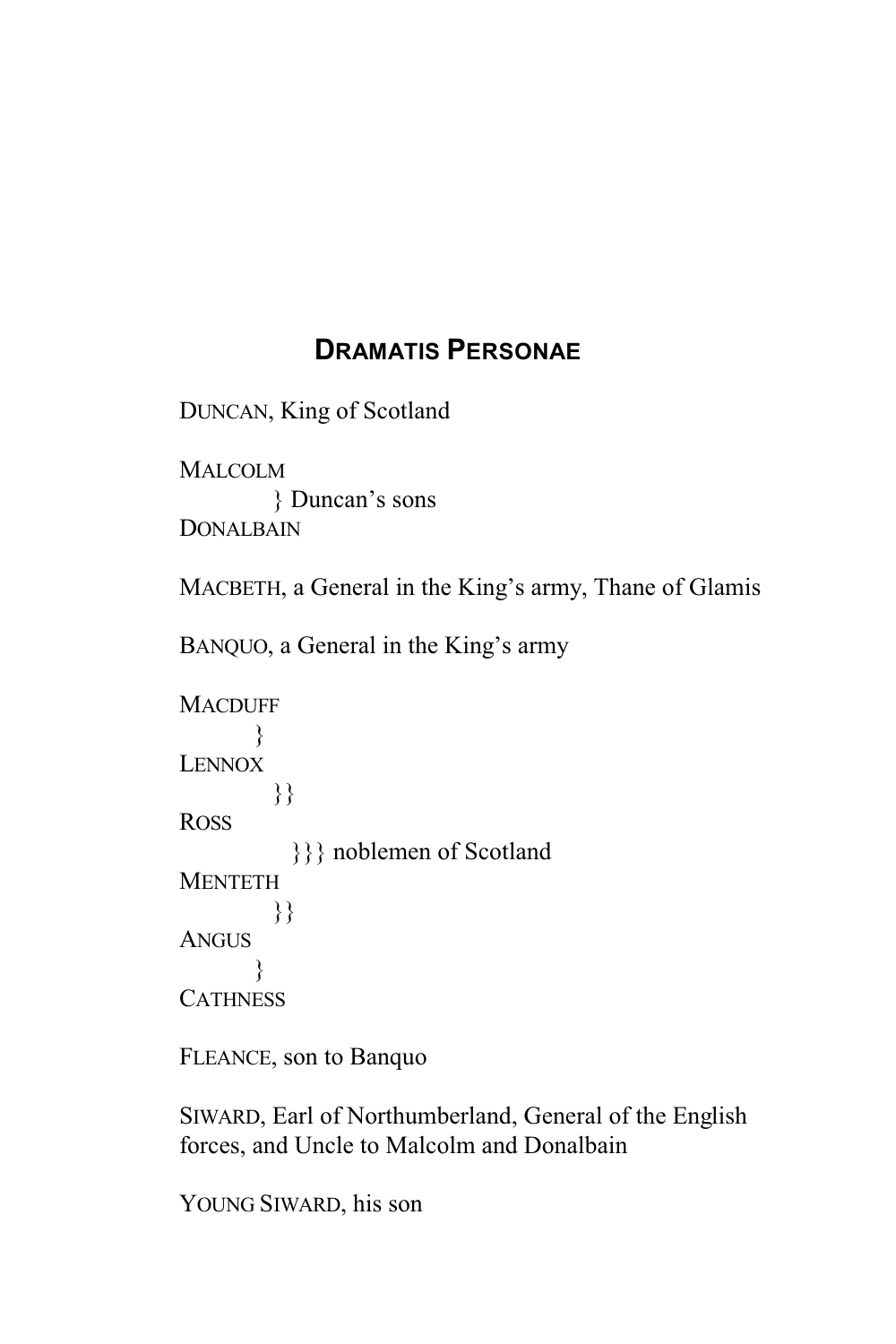SEYTON, an officer attending on Macbeth

BOY, son to Macduff

An ENGLISH DOCTOR

A SCOTCH DOCTOR

A bleeding SERGEANT

A PORTER

An OLD MAN

Three MURDERERS

LADY MACBETH

LADY MACDUFF

GENTLEWOMAN, attending on Lady Macbeth

**HECATE** 

Three WITCHES, the Weïrd Sisters, the Sisters of Fate

Three other WITCHES

**APPARITIONS** 

LORDS, GENTLEMEN, OFFICERS, SOLDIERS, ATTENDANTS, and MESSENGERS

### **LOCATIONS**

SCOTLAND; ENGLAND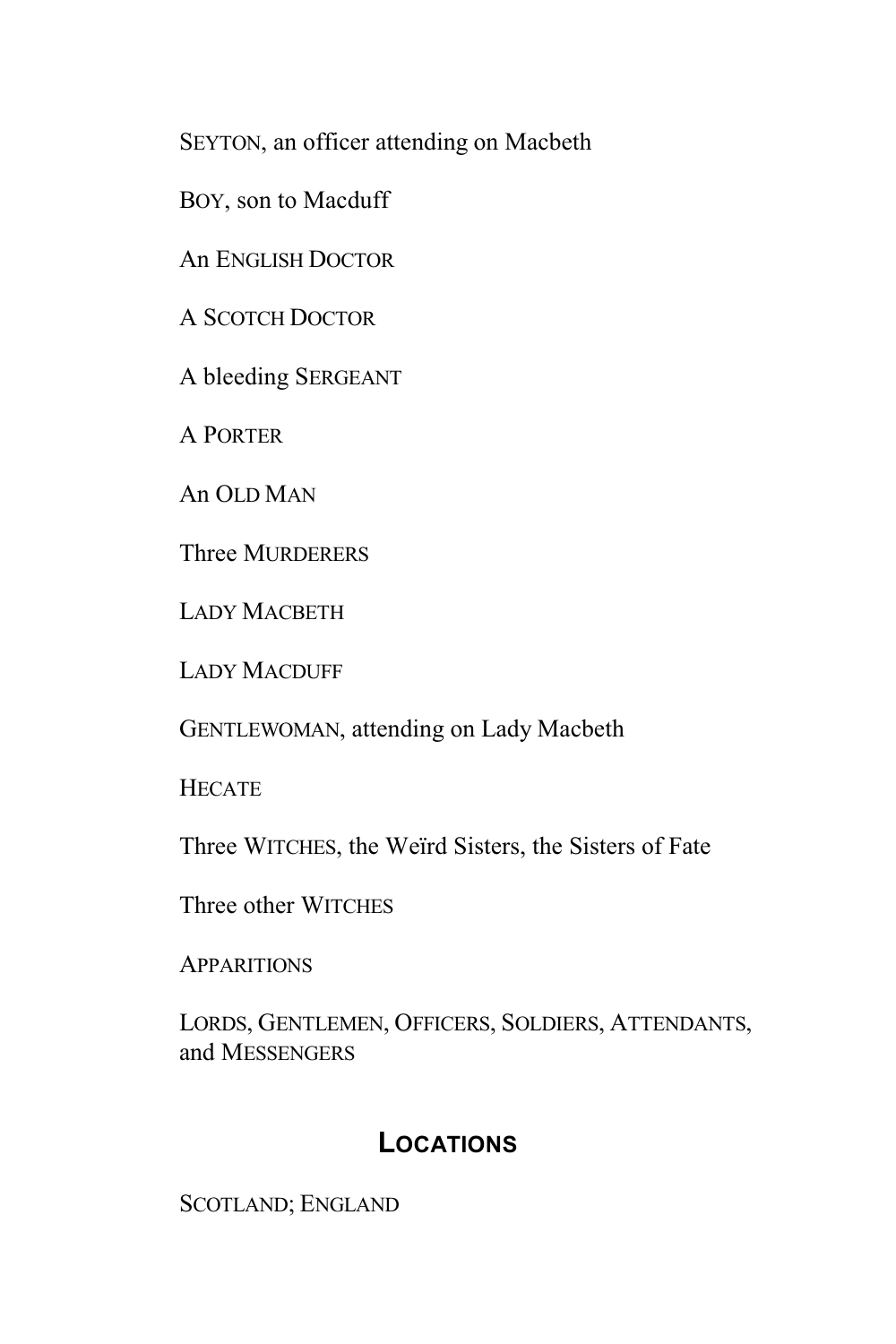# **PART ONE**

#### **CHAPTER ONE**

A desolate place. An open, hushed, lonely place.

In the distance, the sound of battle. Sword on sword; the frightened neighs of the horses; the cries of the wounded, and the dying...

But that was elsewhere, for now. Near, but not here. Not in this place.

This dark place.

Thunder and lightning abound. As with the dissonance of combat, they were not here, not quite. And yet, their flavor marked the dominant repast. For the three sisters had come.

The Weïrd Sisters. The *witches*.

Together theyhuddled, clawing at the earth. Mincing abhorrent things, vile things; mincing, scattering, and, as required, eating.

The first witch, the eldest of the sisters, croaked, "When shall we three meet again? In thunder, lightning, or in rain?"

The second witch, the middle child, considered this only briefly, then stated, "When the turmoil of combat is done, when the battle is lost ... and won."

The third, the youngest, proclaimed, "That will happen before the setting of the sun."

More mincing, more scattering about ... more eating. Then, the first: "Where shall we meet?"

The second: "Upon the heath, the open wasteland."

The third: "There to meet with Macbeth."

Across the barren expanse echoed a summons which would have chilled mortal bones to the marrow, save that only the witches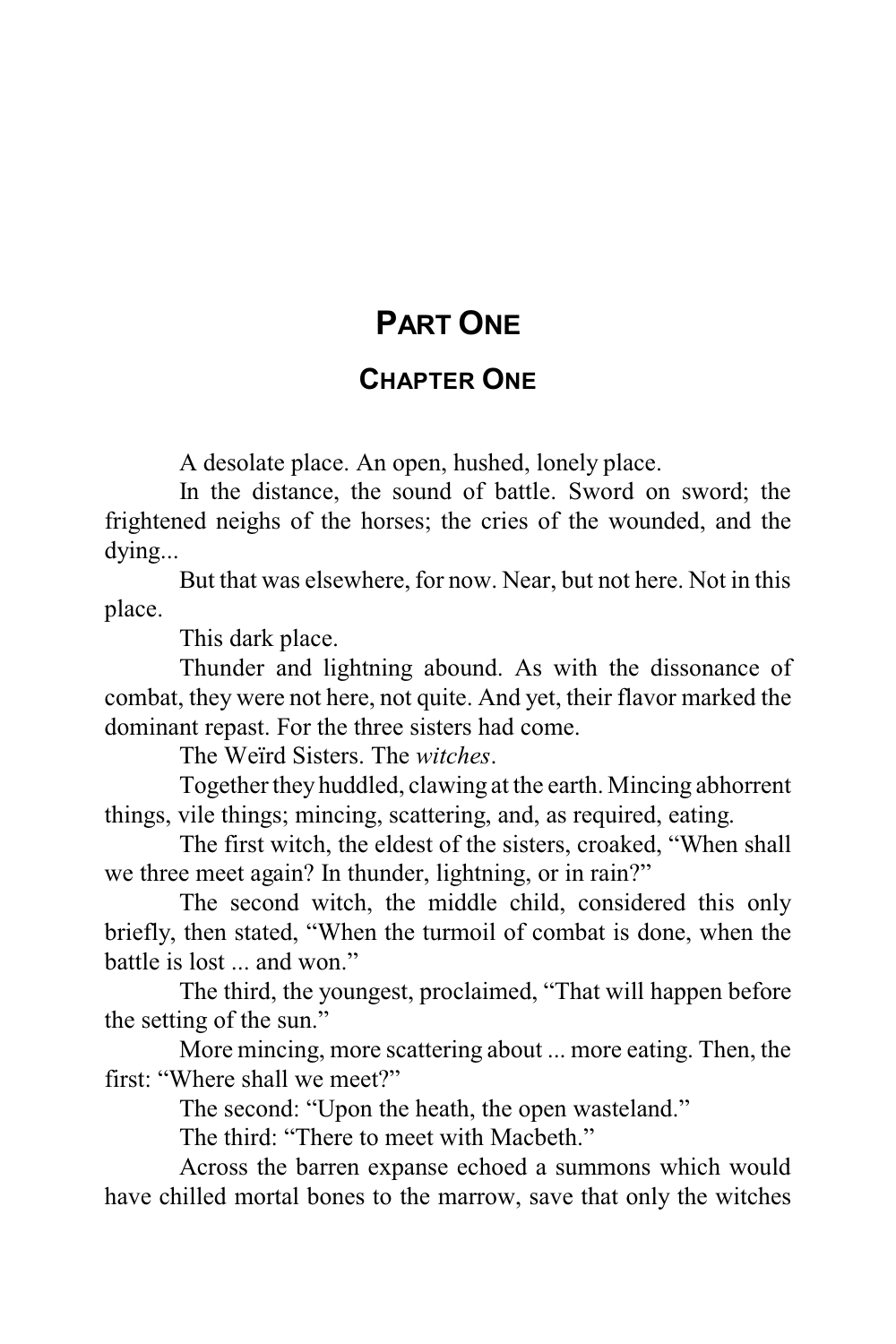could glean the beckoning of their familiars.

"I come, Graymalkin!" the first witch called to her cat.

"Paddock calls," the second witch spoke of her toad.

"Soon!" the third witch assured her great harpy.

They stood to leave and, joining hands, chanted as one:

"Fair is foul, and foul is fair: Hover through the fog and filthy air."

Having paid toll to the forces beyond, the three sisters disappeared into the shadows.

For this is their hour, when darkness reigns.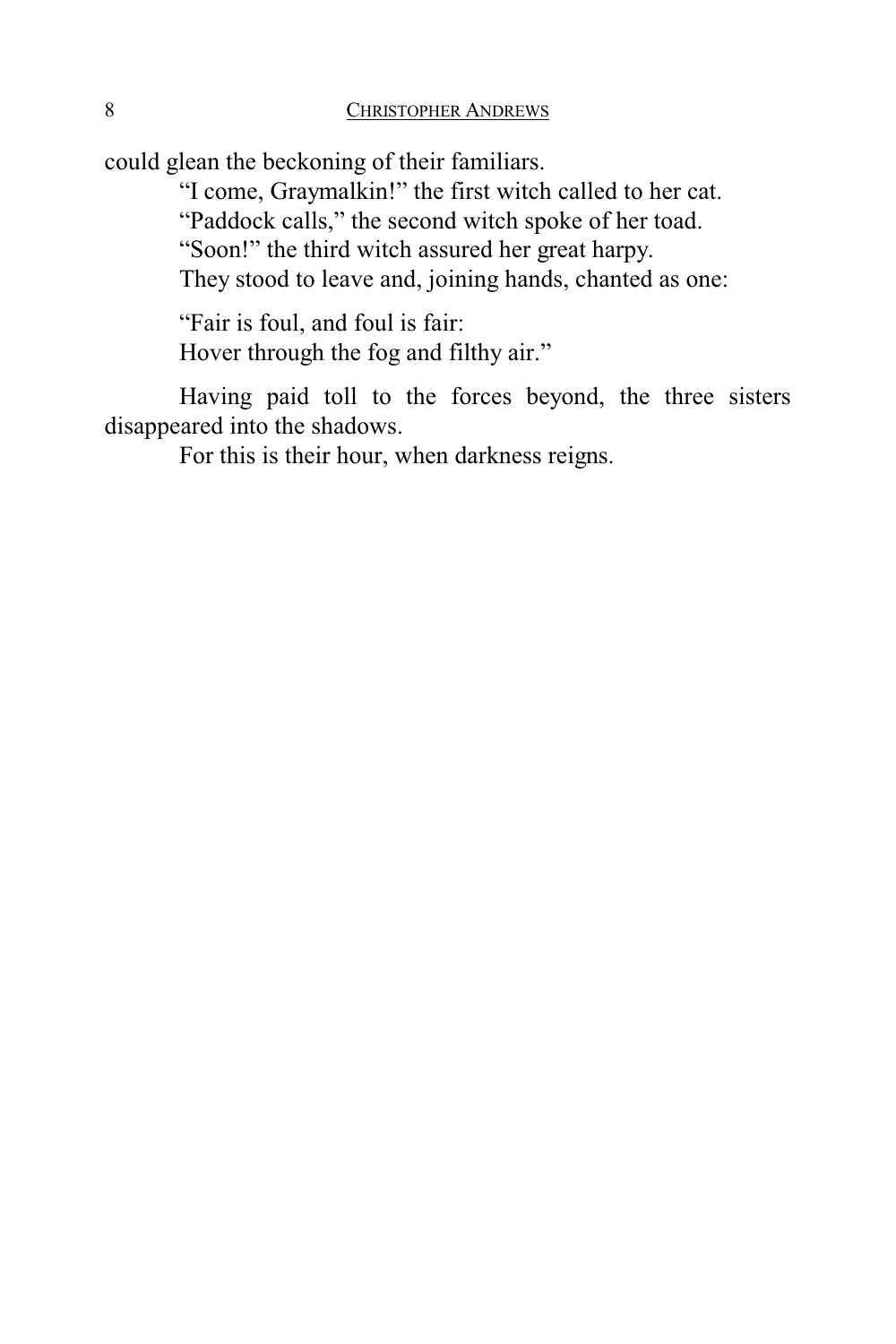# **PART ONE**

#### **CHAPTER TWO**

From their camp near Forres, on the Moray coast in the north of Scotland, King Duncan surveyed the battlefield before him, and his heart sank. The trumpet call to arms promised honor and victory, with great glories that would live on in song ... but the truth was, the King felt nothing but regret and bitterness over this wasteful death. So many lives lost, Scots on both sides.

Duncan knew better than most how tenuous was the hold of the crown upon Scotland. Barely two centuries had passed since Scotland had been little more than feuding tribes, huddled together in their highlands from the reach of the Romans or the Saxons. Even now, few could appreciate the threat that England held over their sovereignty, as was evidenced by the pointless battleground before him now. Always there weighed the threat of one chieftain or another, seeking either their independence from Duncan's reign or to seize the throne for themselves.

Macdonwald was merely the latest in the long line of would-be usurpers, aye, but with the Irish supporting him from the Hebrides, the islands west of Scotland, his threat was not to be dismissed.

But though it pained Duncan to see the blood of his loyal subjects seeping into Scottish earth, there appeared to be more insurgent corpses to number. He required verification, of course, but his elder son Malcolm had promised as much to this end.

In timely fashion, Duncan was broken from his reverie by the direct approach of a grievouslywounded soldier, who was nevertheless still moving under his own power.

Duncan stepped forward so that his companions – his sons, Malcolm and Donalbain, and loyal noble Lennox, as well as their ever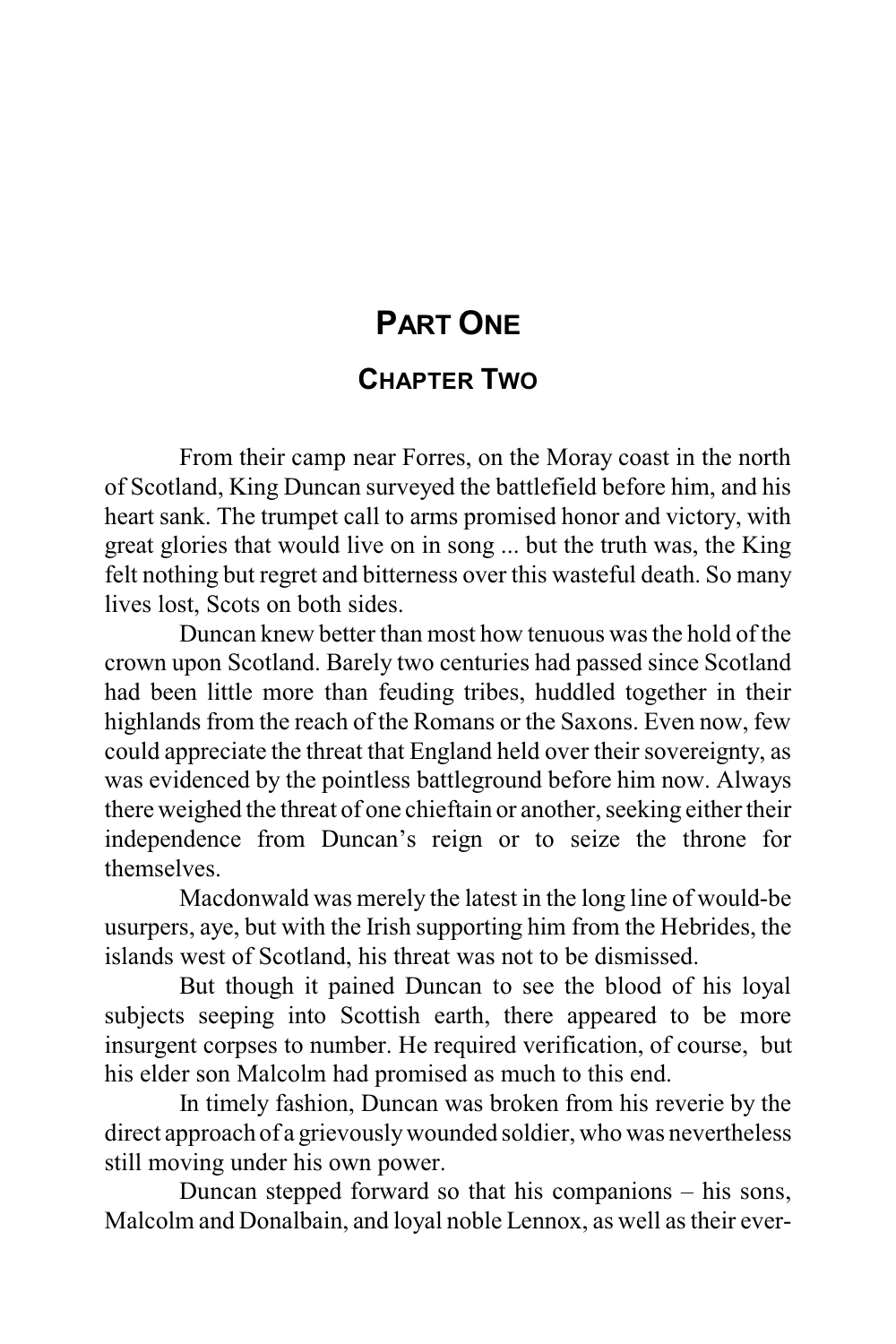present attendants – should flank him. Stroking his grey beard in a manner which he believed viewed as "kingly," Duncan demanded, "What bloody man is this?" He indicated the nearing soldier even as Malcolm moved to meet the man in question. "Judging by his plight, he can report the current state of the revolt."

Malcolm confirmed that this was the very soldier for whom he had been waiting. "Father, this is the Sergeant who, like a good and hardy soldier, fought against my capture by the enemy." He greeted the wounded man, "Hail, brave friend! Say to the King your knowledge of the battle as you left it." Malcolm then offered the man his personal handkerchief, that he might staunch the blood-flow from a beastly scalp wound as he made his report.

The Sergeant accepted the offering with some reluctance, but then bowed his head in thanks as he applied it to the cut. Clearing his throat, he addressed his King.

"Doubtful the outcome stood; like two exhausted swimmers that do cling together and, in doing so, choke their skill. The merciless Macdonwald – worthy to be called a 'rebel,' for to that end the multiplying villainies of nature do swarm upon him – is supplied from the Western Isles of Scotland, with light- and heavy-armed Irish foot soldiers; and the goddess Fortune smiled on his damned cause, appearing to our forces like a rebel's whore!" The Sergeant coughed from his sudden exertion, but then offered a smile of his own, marred somewhat by the blood on his teeth. "But they were all too weak! For brave Macbeth – and well he deserves to be called 'brave' – showed his disdain for Fortune with his brandished sword, which smoked with bloody execution, and like Valor's darling, he carved out his passage 'til he faced Macdonwald, who lacked time to shake hands or bid farewell to him, before Macbeth unseamed him from the navel to the jaws ... and fixed Macdonwald's head upon our battlements."

King Duncan was so pleased by this report of Macbeth's triumph, he clapped his hands – which prompted his supporters to follow suit. "Oh, valiant cousin!" Duncan praised Macbeth. "Worthy gentleman!"

But the Sergeant wasn't finished. "But as the shipwrecking storms and direful thunders break when the sun begins shining in Spring ... so, too, from that very Spring from whence comfort seemed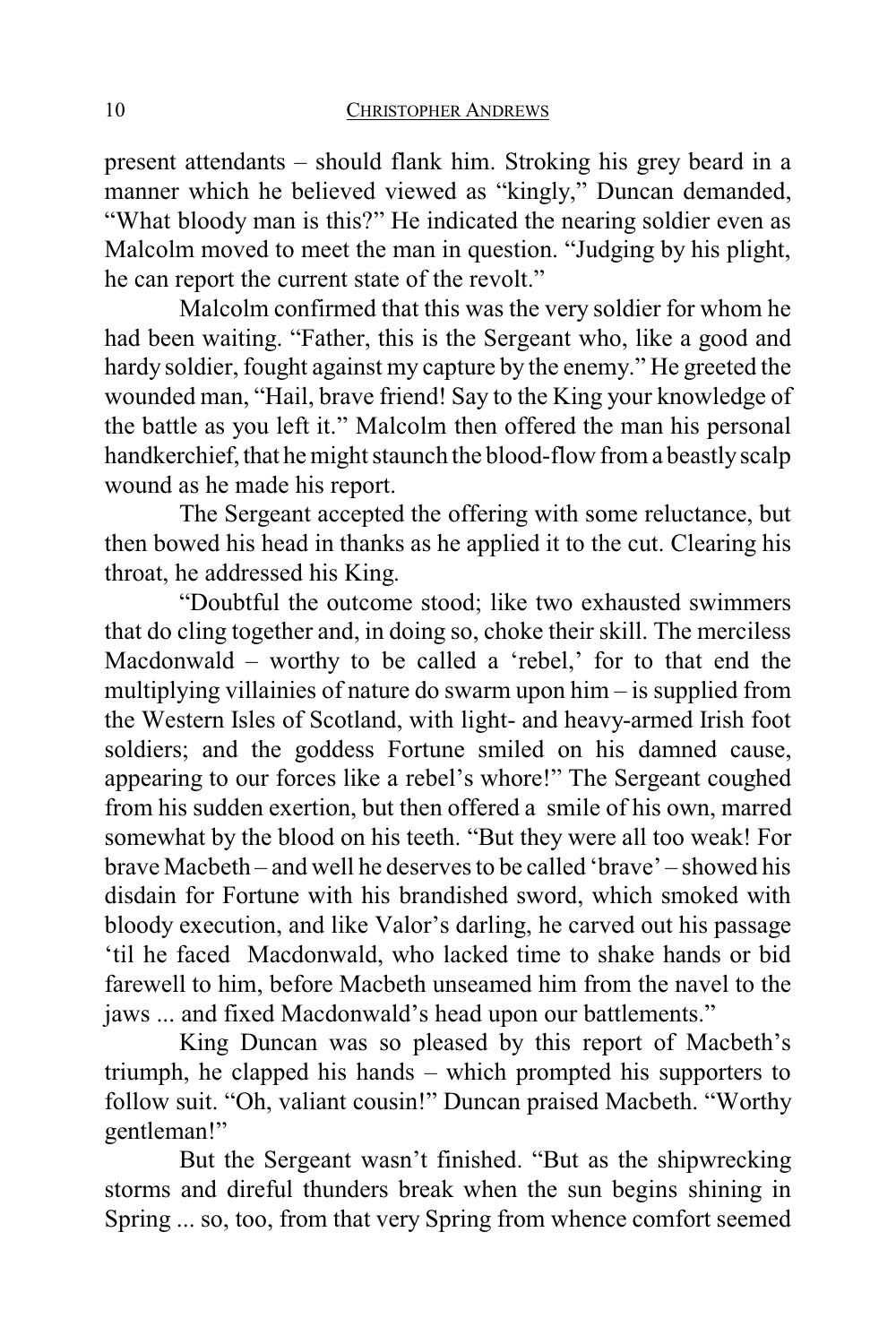to come, discomfort swells. Mark, my King of Scotland, mark ..."

Duncan frowned, resisting the temptation to silence the soldier before he could deliver bad tidings so close to the clutches of apparent victory. But denial was not a trait Duncan valued, and so he gestured for the wounded man to continue.

"No sooner had Justice, with armed valor, compelled these Irish soldiers to take to their heels, but the Norwegian Lord, spying his opportunity, began a fresh assault with furbished arms and new supplies of men."

Duncan, having heard not even a glimmer of such news, was aghast. The King of Norway had struck? Madness! "Did this not dismay our captains, Macbeth and Banquo?"

Again, the Sergeant was showing a bloody-toothed grin. "Yes ... as sparrows dismay eagles, or the hare dismays the lion. If I say truly, I must report that Macbeth and Banquo were as cannons overcharged with double explosives, how they *doubly* redoubled strokes upon the foe! Perhaps they meant to *bathe* in their enemies' reeking wounds, or echo the slaughter of Golgatha, where Christ was crucified, I cannot tell ..."

The Sergeant looked as though he might say more, but another coughing fit left his eyes so unfocused that Malcolm stepped forward to brace the man. When he could again breathe, he bowed his head to his King.

"But I am faint," he apologized, "my gashes cry for help."

Duncan waved the soldier's regrets away. "Yourwords become you as well as your wounds; they both smack of honor." He turned to two of his many attendants. "Go, get him surgeons."

His attendants nodding and bowing, they rushed to escort the wounded man to the army's doctors. And before their footsteps had faded away, another party approached their camp.

Peering toward the next group of figures, Duncan again turned to Malcolm. "Who comes here?"

Malcolm recognized the newcomer and his attendants. "The worthy Thane of Ross," he gestured, deliberately using the man's title of Scottish nobility.

Lennox commented, "What a hasty look in his eyes! So should a man look that seems about to speak of strange things."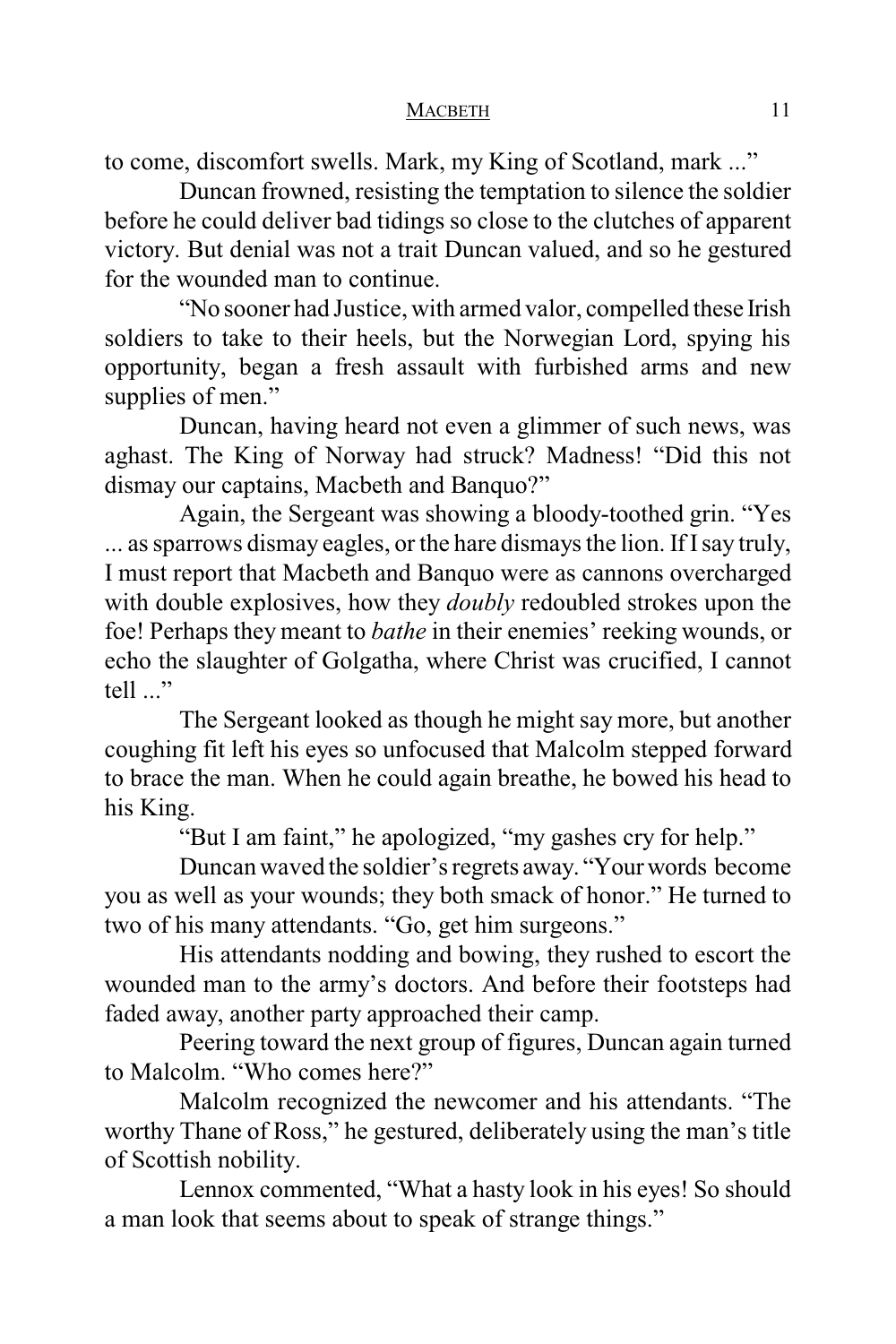The Thane of Ross reached them, and knelt. "God save the King!"

Duncan gestured for Ross to rise. "Where did you come from, worthy Thane?"

Regaining his feet, he replied, "From Fife, great King, where the Norwegian banners insult the sky and fan our people with cold fear. The King of Norway himself, backed with terrible numbers and assisted by that most disloyal *traitor*, the Thane of Cawdor, began an ominous conflict ... 'til the war goddess Bellona's bridegroom, our great Macbeth, clad in battle-tested armor, confronted Norway with valor to match his own – point against point, rebellious arm against arm – curbing Norway's insolent spirit..." Ross paused, and then proudly added, "and, to conclude, the victory fell on *us*."

Lifting his arms in exultation, Duncan cried, "Great happiness!"

Pleased to be the bearer of such good tidings, Ross continued, "Now Sweno, Norway's King, craves truce; nor would we allow him the burial of his men 'til he disbursed from the small island, Saint Colme's Inch, ten thousand dollars to our general use."

This, too, pleased the King, but Duncan's honor demanded greater satisfaction. "*No more* shall that Thane of Cawdor betray our dearest interests." He pointed out toward the field of battle. "Go pronounce his immediate death ... and greet *Macbeth* with Cawdor's former title."

Ross bowed once more. "I'll see it done."

Duncan declared to all, "What he hath lost, noble Macbeth hath won!"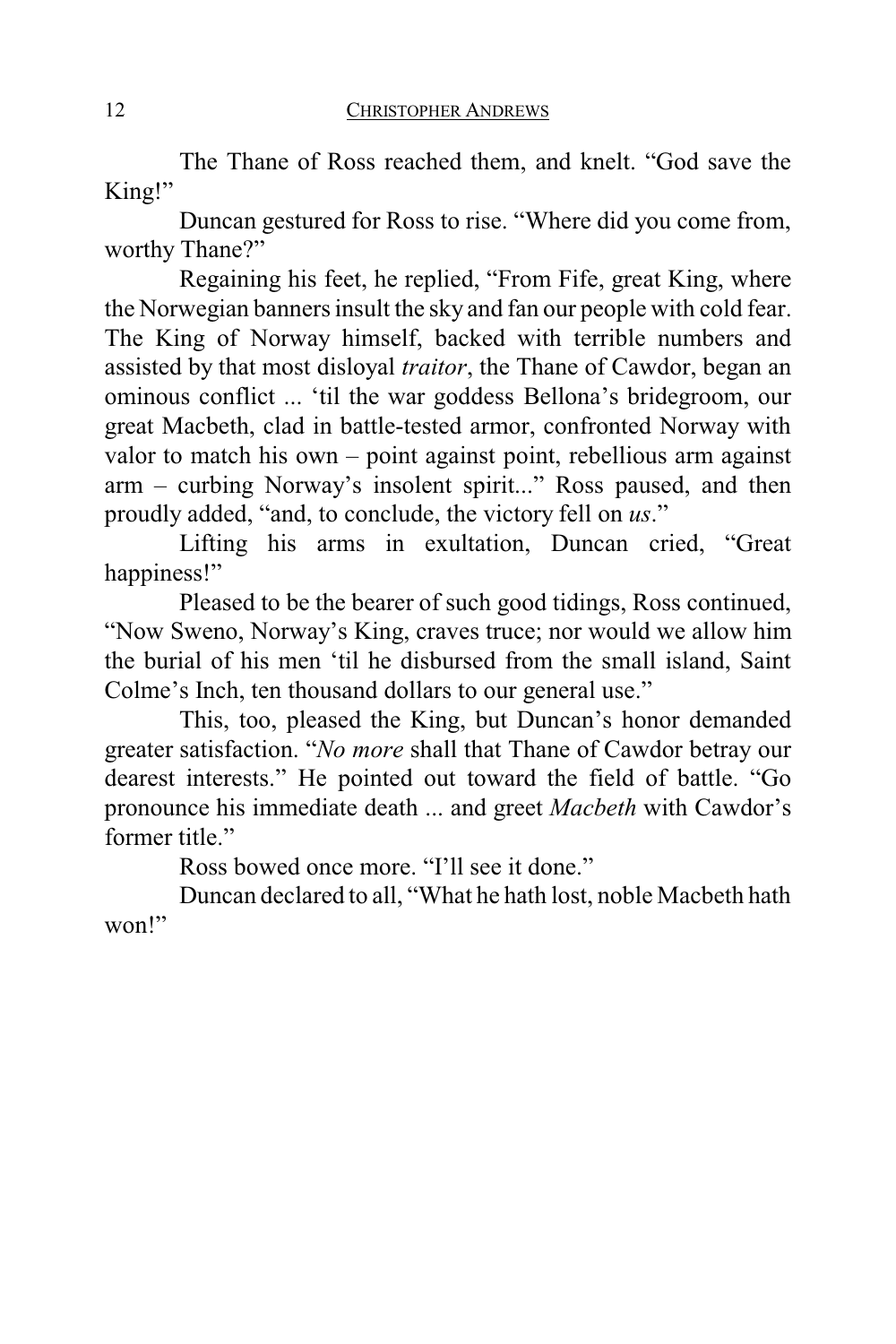# **PART ONE**

#### **CHAPTER THREE**

The eldest of the Weïrd Sisters waited upon an open heath not far from Forres, listening in sexual pleasure to the rumbling of thunder. Storms always gathered when the Sisters met, and she would have it no other way. The cauldron roiled with its many foul ingredients, and the oldest witch relished the scent, hacking up a mouthful of mucus to add to its elements.

From seemingly nowhere – categorically impossible, given the openness of the heath, but this was the way of things – her two sisters appeared.

The first witch faced the second. "Where hast thou been, sister?"

The second witch held up gory intestines and raw pig flesh, quite proud of her work. "Killing swine," she crowed.

The youngest then asked of the oldest, "And where thou, sister?"

The first witch cackled. "A sailor's wife had chestnuts in her lap, and munched, and munched, and munched them. 'Give me one,' quoth I. 'Be gone, witch!' the fat-rumped scab cried." A sick, amorous grin grew across her lips as she shared, "Her husband's gone to Aleppo, master of the ship *Tiger*. But in a kitchen sieve I'll sail thither, and, shaping myself as a rat without a tail, I'll do, I'll do, and I'll do things to him."

The second witch nodded her approval. "I'll give thee a wind to sail upon."

The first witch bowed her head. "Thou art kind."

The youngest piped up. "And I another."

The eldest then proclaimed, "I myself have all the other winds,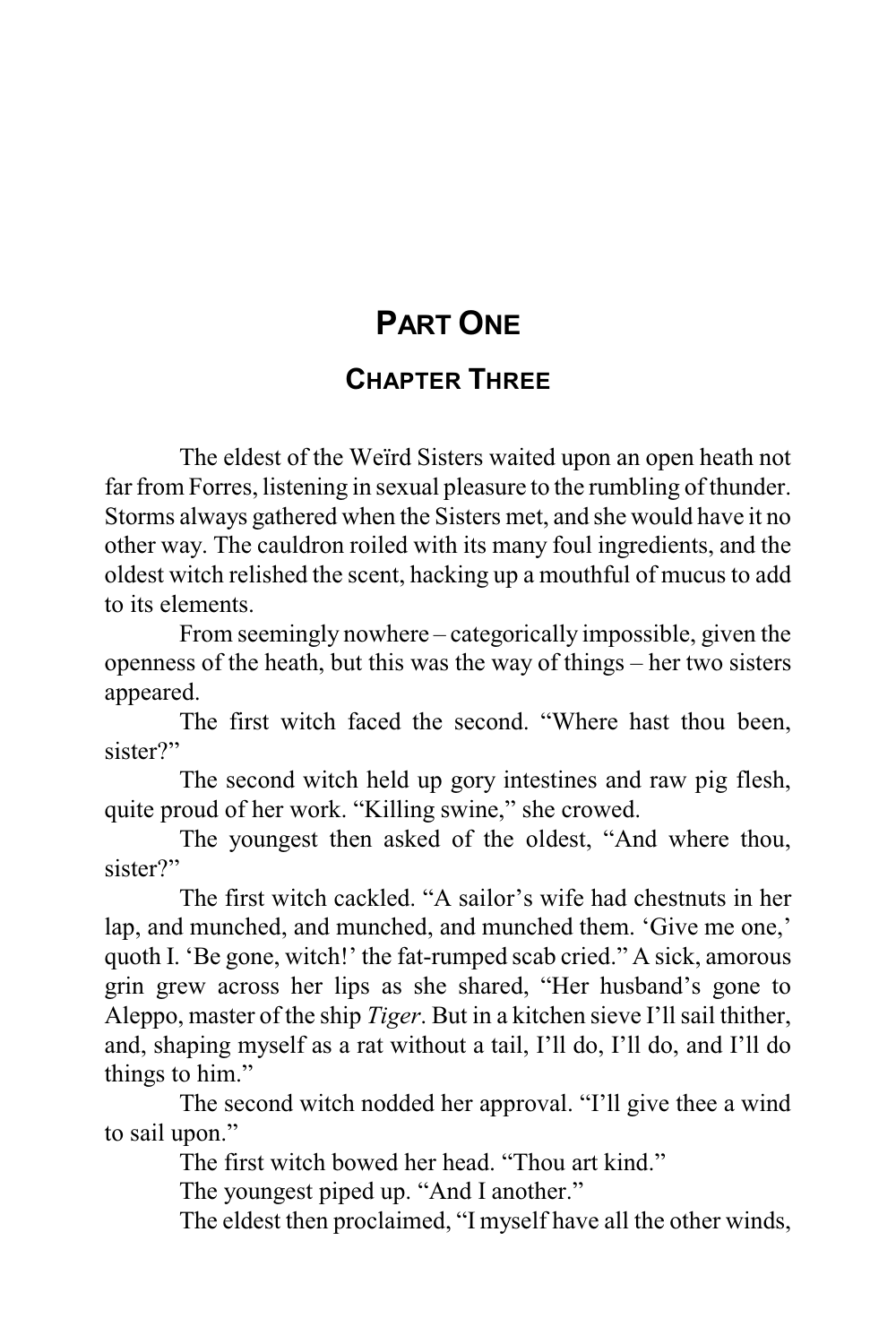and the very ports to which they blow, all the directions that they know in the shipman's compass. I will drain him dry as hay! Neither night nor day shall sleep hang upon his eyelids; he shall live a man accursed. Weary weeks, nine times nine, shall he dwindle, waste away and pine for relief. And though his ship cannot be lost, yet it shall be tempest-tossed!" She reached into the folds of the filthy rags that served as clothing upon her body. "Look what I have ..."

The middle sister craned forward. "Show me, show me!"

Producing the sought item, the eldest held it out for her siblings to see. "Here I have a pilot's thumb, wrecked as homeward he did come."

But before her sisters could comment upon the decomposed length of flesh, all three heads shot upward as a sound echoed across the heath – though from the air or their minds, even they could not say.

"A drum," the third witch cried, "a drum! Macbeth doth come."

The eldest returned the sailor's putrid digit to her folds, so that all three could hold hands, closing their triad. Together, they chanted:

> "The Weïrd Sisters, hand in hand, Posters of the sea and land, Thus do go about, about: Thrice to thine, and thrice to mine And thrice again, to make up nine."

As they ended their intonation, the eldest squeezed her sisters' hands and leered, "Peace! The charm's wound up."

They tightened their triad, coming shoulder to shoulder, bowed heads to bowed heads, until they virtually disappeared behind the steam rising from the simmering cauldron.

From out of the gloom, two soldiers emerged, men wearing well-adorned, if also well-blemished and bloody, armor. Under normal circumstances, these men would have been accompanied by an escort – not by personal attendants, as were King Duncan and his lot, but armed enlisted men or even low-rung officers. But the two Generals of Duncan's army were taking brief advantage of their rank, shedding the trappings of their status and putting some distance between themselves and the bloody fighting they had endured in the many hours and days until this point. The two traveled to meet their King, but they traveled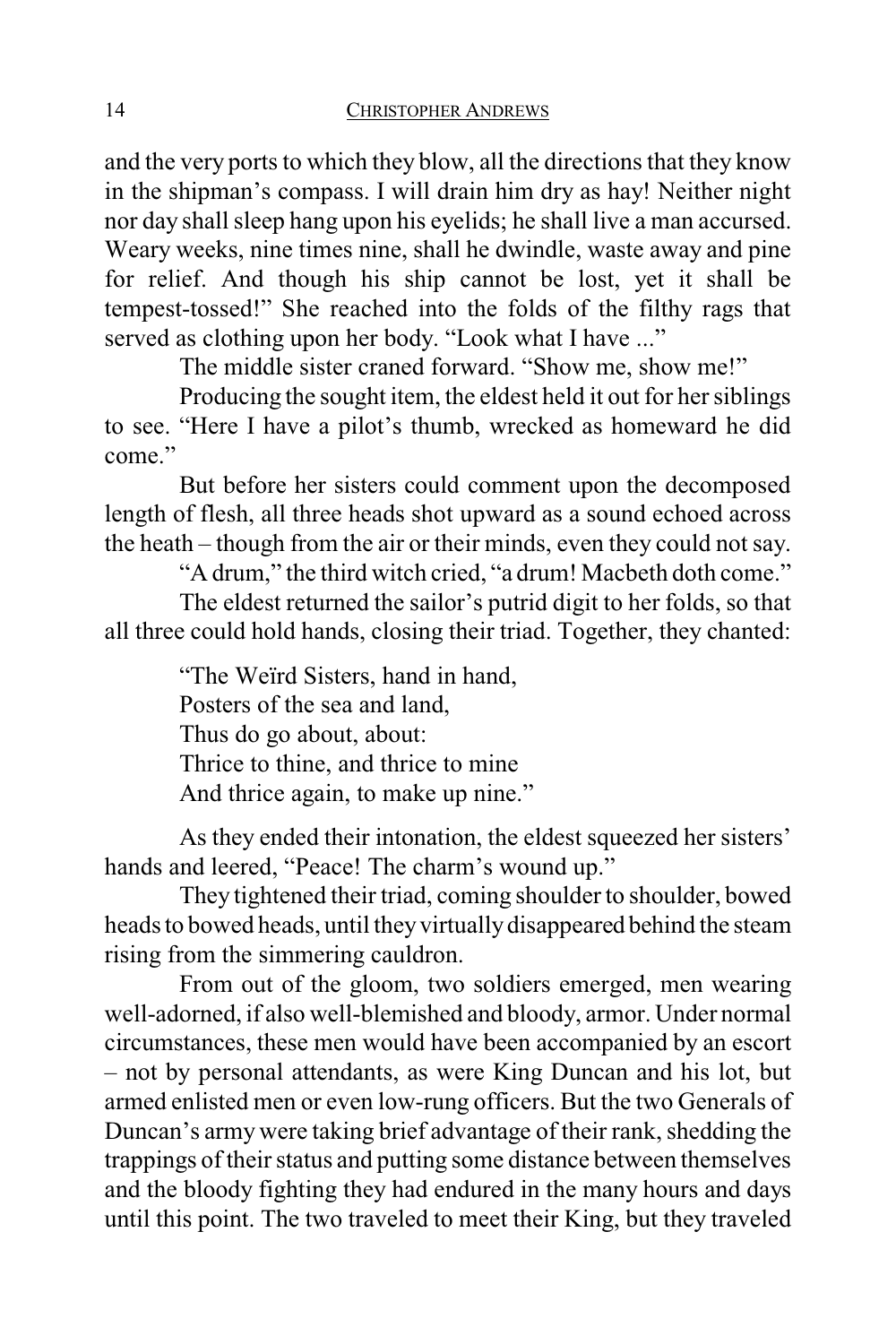at their leisure and they traveled alone.

Taking in the beclouded expanse of the heath – and, indeed, looking beyond it to where he knew the wounded suffered their ministrations – Macbeth, Thane of Glamis and Lord of the great castle at Inverness, commented to his companion, "So foul and fair a day, I have never seen."

His fellow General, Banquo, grunted his agreement. "How much further is it to Forres?"

Macbeth turned to answer Banquo, and that was when he spotted the cauldron. This alone was strange and out of place, so as Banquo followed his friend's gaze, each of them placed a firm hand upon the hilt of his sword. And when, a moment later, they spied the three ragged women looming beyond it, both blades were drawn.

They stood fixed, swords at the ready, Macbeth's gaze darting about in search of possible ambush.

The women said nothing. The eldest and youngest had released hands, so that the three sisters now stood in a joined line behind the steam. They were so motionless, they might not have been among the living.

"What are these," Banquo spoke at last, taking in the women's tattered, grunge-smeared garments, their decrepit, savage faces, "so withered and so wild in their attire, they look not like the inhabitants of the Earth, and yet stand here on it?"

Macbeth shook his head; he had no idea what to make of the trio.

Banquo called across to them, "Do you live? Are you beings that a man may question?"

The middle sister released her siblings' hands, but only so that they all might raise their rights in a shushing gesture.

Banquo grunted. "You seem to understand me, by each at once laying her cracked finger upon her skinny lips." He cocked his head to one side, further evaluating them, and a caustic smirk graced his own lips. "You *seem* to be women, and yet your *beards* forbid me to interpret that you are."

If the women felt anything for his gibe, their faces did not betray it.

At length Macbeth demanded, "Speak, if you can: What are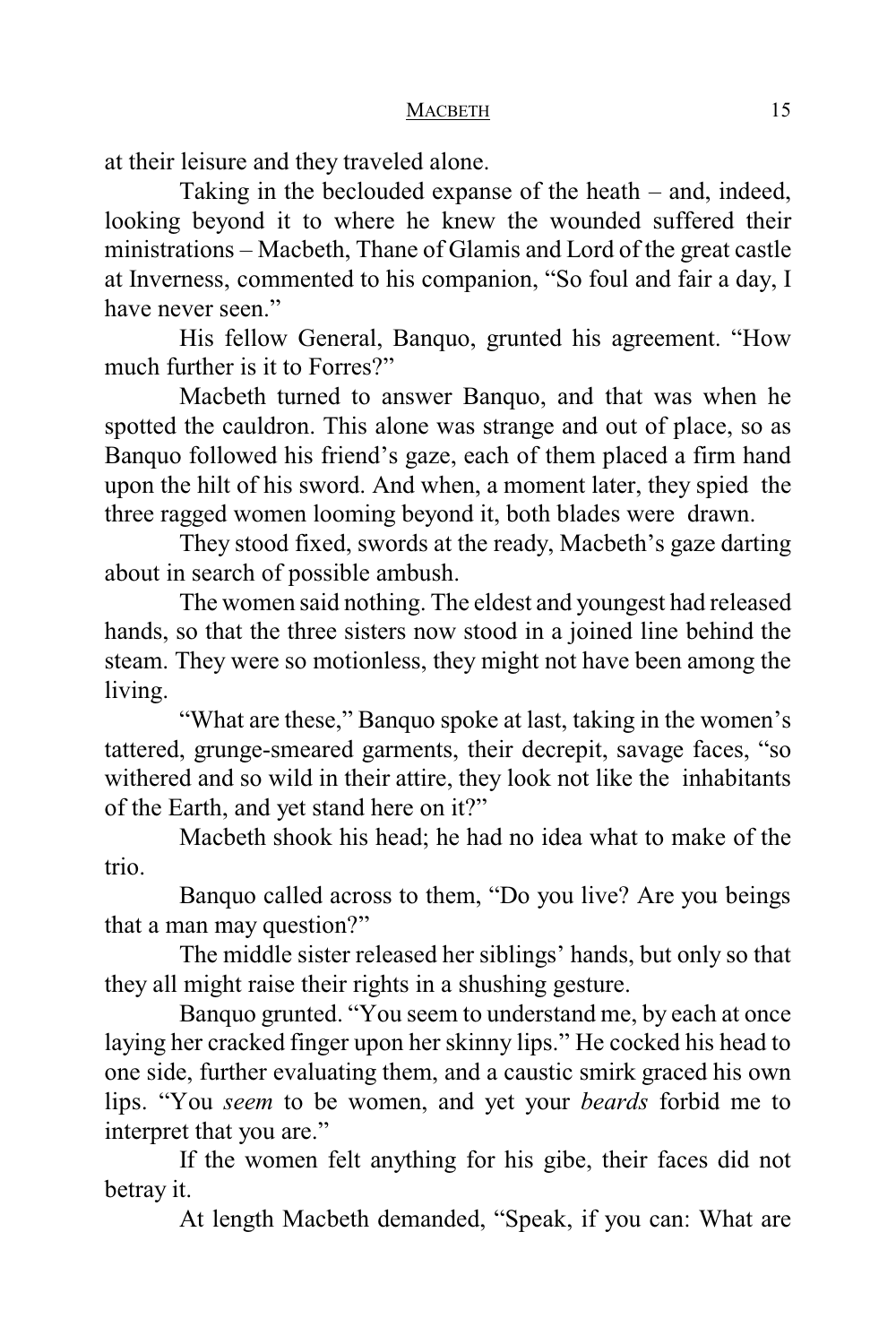you?"

While Banquo's words had fallen as flat as the heath, Macbeth's words sent an almost erotic shudder through the trio. What *were* these dingy creatures—?

Then the women raised their hands into the air, and the one on the left, who appeared to be the oldest of the three, exclaimed, "All hail, Macbeth! Hail to thee, Thane of Glamis!"

Macbeth and Banquo shared a furtive look. How had she known his name, his status? Was this some bizarre ambush after all?

Next, the middle woman cried, "All hail, Macbeth! Hail to thee, Thane of Cawdor!"

Thane of *Cawdor*? Why would they—?

Finally, the woman on the right, the youngest, proclaimed the boldest yet, "All hail, Macbeth! Thou shalt be King hereafter!"

Now the *King*? Ridiculous rubbish. Madness!

... and yet, something about the announcement slithered like a cold worm through Macbeth's guts, a sensation both repulsive and thrilling. He retreated a step.

Banquo, for his part, stood amused. "Good sir," he chuckled at Macbeth's expense, "why do you start, and seem to fear things that do sound so pleasing?"

Macbeth said nothing, fixing his gaze upon the three strange beings beyond the cauldron.

Banquo shrugged and spoke to the women. "In the name of truth: Are you fantastical, or indeed that which you outwardly appear to be? You greet my noble partner with his present title, and with such great *prediction* of noble having and of royal hope, that he stands speechless by it. To me, you speak not." He shrugged again, this time for deliberate show. "If you can look into the seeds of time, and say which grain will grow and which will not ... speak then to *me*, who neither begs your favors nor fears your hate."

For a moment, the three women remained stock still, and Banquo could not tell if they were considering his petition or not ... then they shifted their baleful gazes from Macbeth to him.

> "Hail!" called the first. "Hail!" the second "Hail!" the third.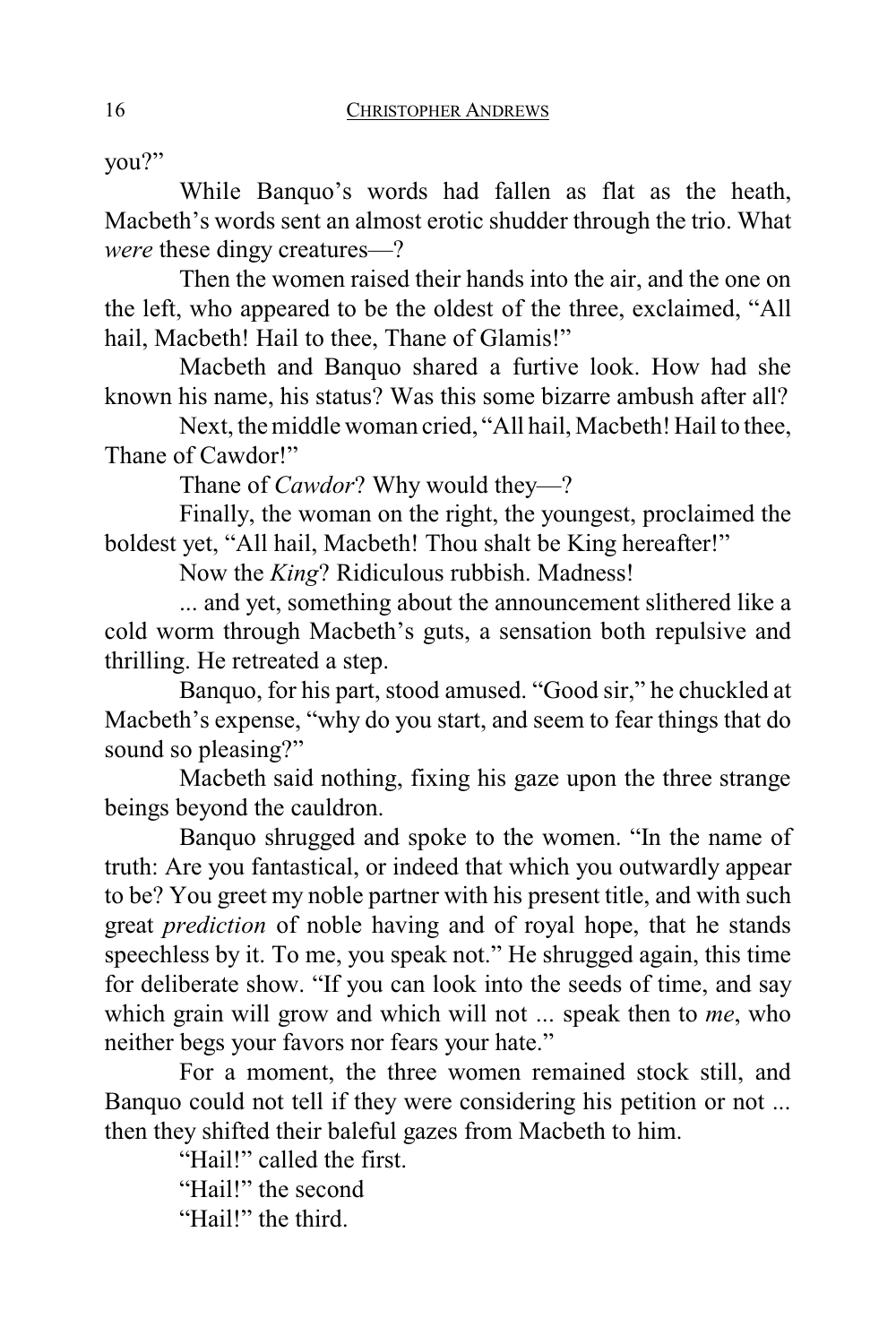The first continued, "Lesser than Macbeth, and greater."

The second, "Not so happy, yet much happier."

The third, "Thou shalt beget Kings, though thou be none." She paused a heartbeat, as if to let that sink in, then added, "So all hail, Macbeth and Banquo!"

Banquo blinked. So they knew his name as well ...

Back to the first, "Banquo and Macbeth, all hail!"

And with that, the three women made as though to drift away, away from their cauldron, away from their bewildered audience.

Finally breaking free of his bedazzlement, Macbeth strode forward until he stood directly opposite the cauldron, brandishing his sword without thought. "Stay, you imperfect speakers; tell me more," he insisted. "By my father Sinel's death, I know I am Thane of Glamis ... but how of *Cawdor*? The Thane of Cawdor lives, a prosperous gentleman. And to be *King* stands not within the prospect of belief, no more than to be Cawdor." He consciously lowered his weapon and implored, "Say from whence you possess this strange information? Or why you stop our way upon this barren heath with such prophetic greeting?" When the sisters remained silent – *were* they sisters? Yes, to compare their grisly faces, he believed they were – his ire spiked, and he raised his sword once more. "*Speak*, I command you!"

The sisters responded, but not in the way Macbeth sought.

They laughed at him. And as their shrewish mirth faded away, so did they.

Macbeth and Banquo cast about in all directions, their sense of peril again writhing through their core. But no danger was in evidence, nor were the three women. Were it not for the cauldron – which remained fixed, emitting less vapor than before – they might have believed the strange beings to have been figments of their shared imagination.

Banquo grunted. "The earth has bubbles, as the water has, and these women are of them. Whither are they vanished?"

Macbeth stared down into the cauldron, and swallowed against his rising gorge upon the sight of what stewed therein. "Into the air; and what seemed corporeal melted as breath into the wind. If only they had stayed!"

Sheathing hissword, Banquo sighed and shook his head. "Were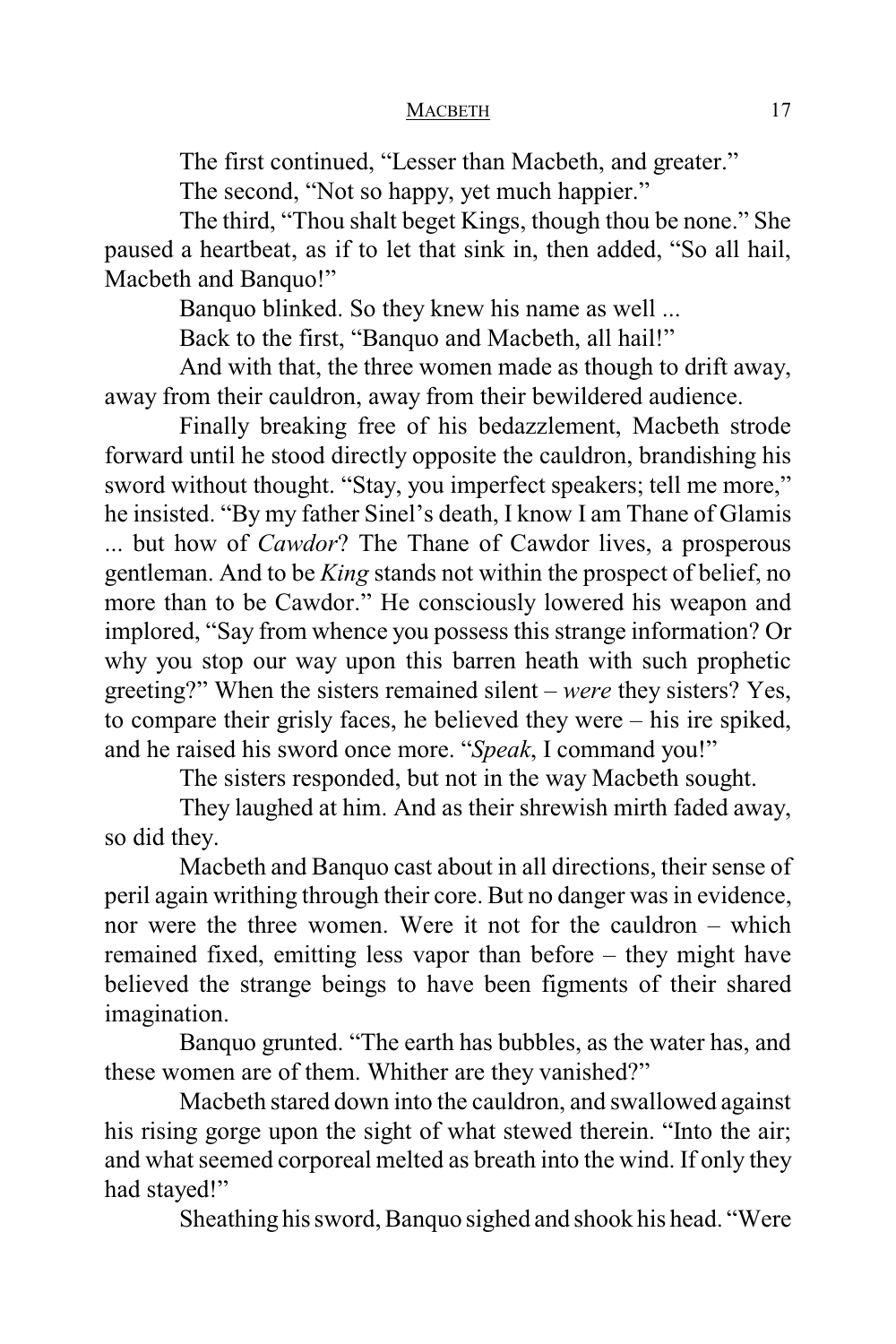these things we do speak about really here? Or have we eaten of the root of insanity, which takes the reason prisoner?"

After a long moment, Macbeth also returned his sword to its sheath, and turned to Banquo with a crafty gleam in his eye. "Your children shall be Kings."

Banquo chuckled. "*You* shall be King."

"And Thane of Cawdor, too!" Macbeth laughed openly. "Went it not so?"

"To the selfsame tune and words—"

The echoes of footsteps crunching toward them brought both swords whipping out once more. The gait suggested neither furtiveness nor threat, but the Generals were understandablyhigh-strung after their otherworldly encounter.

"Who's here?" Banquo demanded.

A familiar voice eased the men back from the edge. "The King hath happily received, Macbeth, the news of your success ..."

Macbeth and Banquo exchanged a knowing, and somewhat embarrassed, look as they put away their weapons once more and joined hands with the arriving noblemen, Ross and Angus.

Ross continued, "... and when he reads of your personal venture in the rebels' fight, his astonishment and his admiration do contend which should be yours or his! Silenced by this conflict, and in viewing over the rest of the selfsame day, Duncan finds you fighting amongst the stout Norwegian ranks, never afraid of what you yourself did make – strange images of death for those you fought. Messenger after messenger came as thick as hailstones, and *every one* did bear your praises in his Kingdom's great defense, and poured them down before him."

"We are sent," Angus chimed in, "to give you thanks from our royal master – only to herald you into his sight, not pay your reward ourselves."

"*And*," Ross continued, showing faint irritation toward Angus for the interruption, "for a pledge of a greater honor, Duncan bade me, from him, call you *Thane of Cawdor* – in which title: Hail, most worthy Thane! For it is yours." Both he and Angus bowed their heads.

Had they not done so, had they not been so caught up in the excitement of bearing such wonderful tidings, they might have noted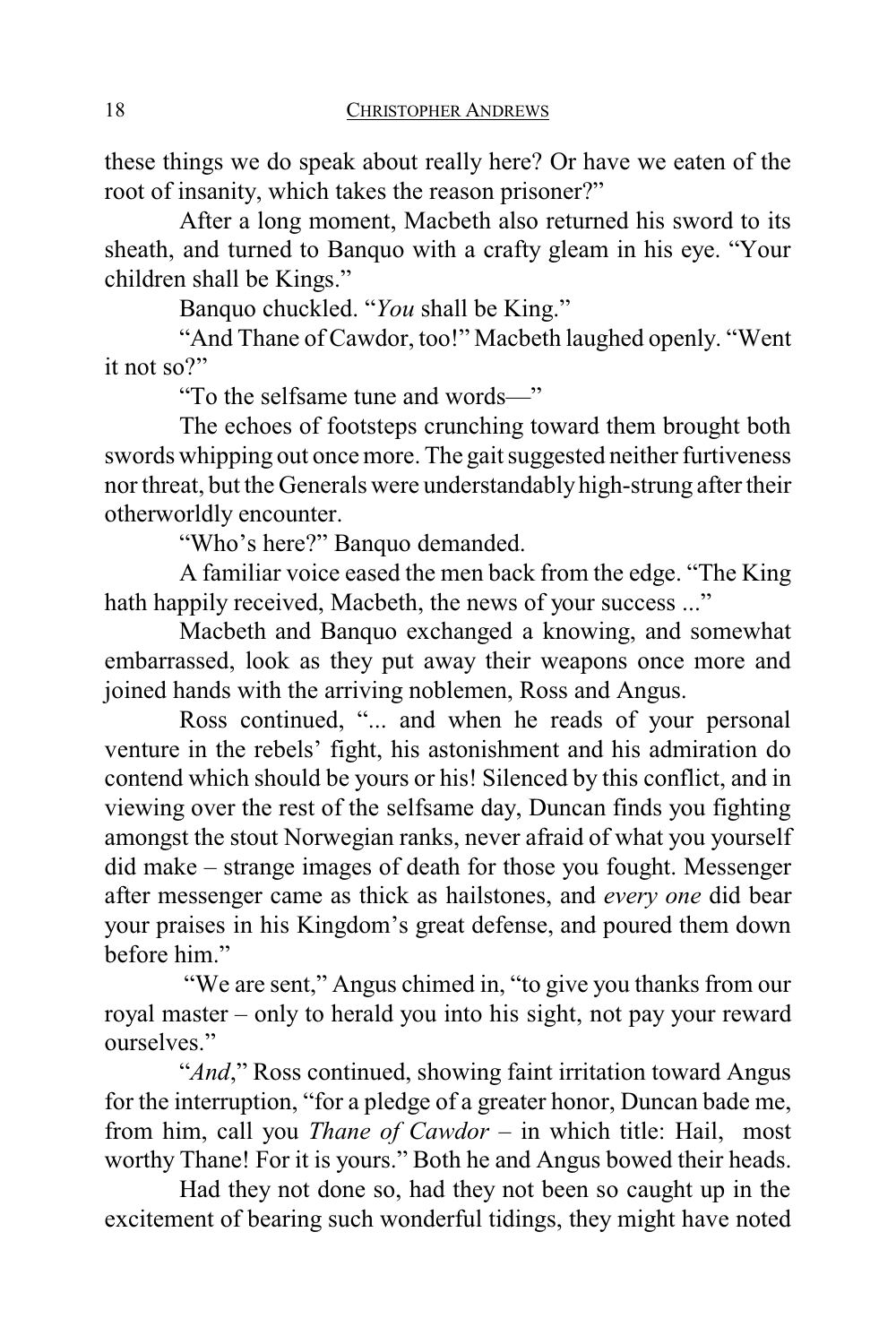the ashen pallor which overwhelmed Banquo and, even more so, Macbeth.

Banquo whispered to his companion. "What, can the Devil speak true?"

To Ross and Angus, Macbeth cleared his throat and insisted, "The Thane of Cawdor lives. Why do you dress me in borrowed robes?"

Angus was pleased to explain. "He who *was* the Thane lives yet, but bears that life – which he deserves to *lose* – under heavy judgement. Whether he was allied with those of Norway or did reinforce the rebel Macdonwald with hidden help and vantage, or that he labored with *both* in his country's ruin, I know not. But treasons capital, confessed and proved, have overthrown him."

Macbeth forced his expression to remain neutral, but within, he stood awestruck. *Thane of Glamis, now Thane of Cawdor! And the greatest to come.*

Clearing his throat once more, he laid his hands upon the forearms of Ross and Angus. "Thanks for your pains."

The men beamed at his appreciation, and thought nothing of it as Macbeth then stepped aside and spoke to Banquo under his breath.

"Do you not hope," Macbeth asked, "that your children shall be Kings, when those that gave the Thane of Cawdor to me promised no less to them?"

Banquo grunted, and it was not a happy sound. "That, trusted to the utmost, might yet offer *you* hopes for the crown, besides the Thane of Cawdor." He glanced toward the cooling cauldron, the fires beneath having died out. "But it is a strange business. And oftentimes, to woo us toward our own harm, the instruments of darkness tell us truths, win us with honest trivialities ... to then *betray* us in matters of greater importance." Shuddering, wishing to distance himself from these thoughts, Banquo spat toward the cauldron, turned on his heel, and approached Ross and Angus with a raised voice. "Fellow Lords, a word, I pray you."

Macbeth, for his part, held his gaze upon the cauldron. *Two truths are told, as happy prologues to the stately act of my imperial theme.*

Amoment later, Macbeth realized that the others had presumed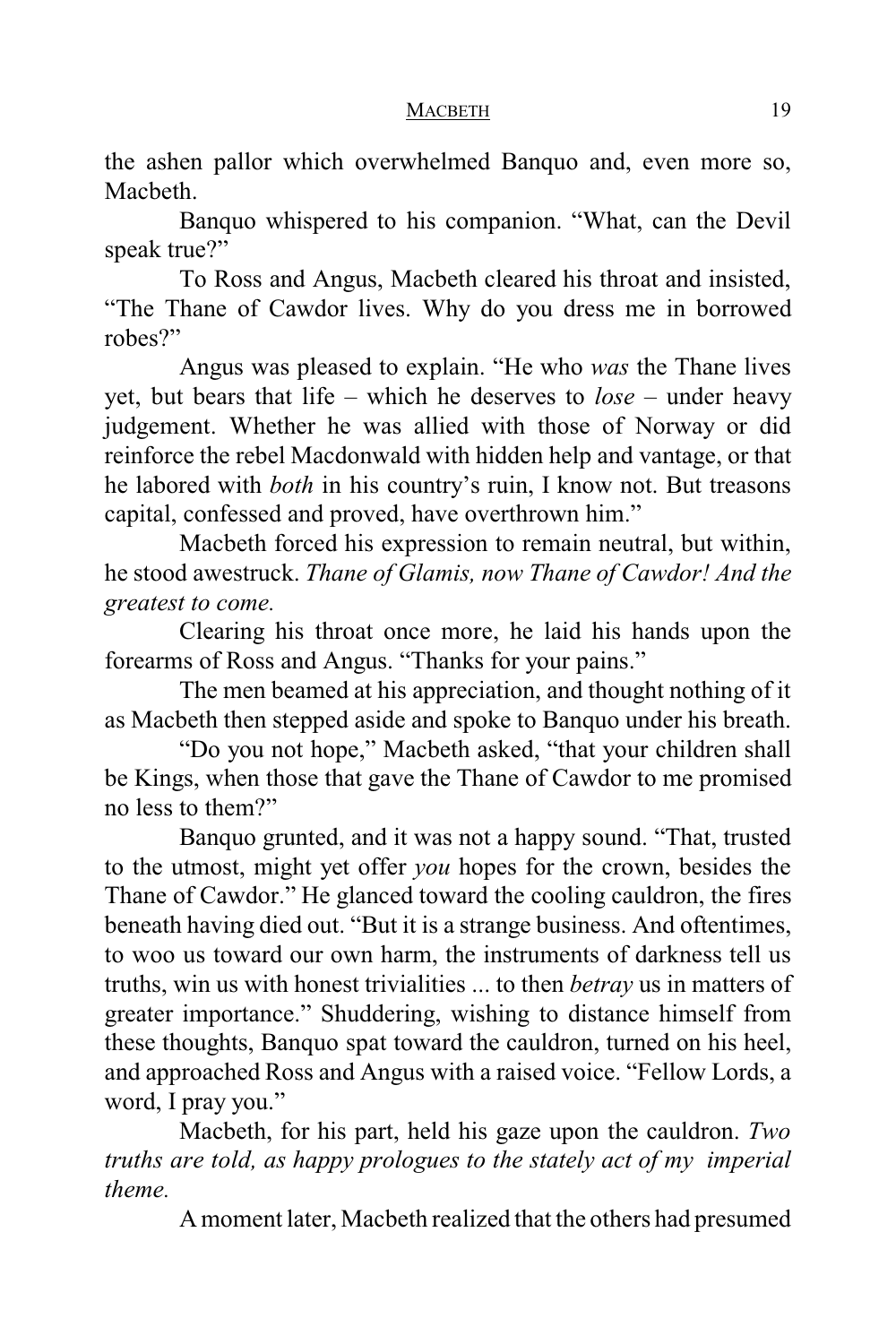his joining Banquo, as all three men looked toward him, expectant. He smiled and gestured to Ross and Angus, stating, "I thank you, gentlemen." He then deliberately turned his back and drifted a few steps away, making it clear that he sought a few moments of privacy.

In particular, he wanted to avoid Banquo, did not want his friend to glean the look in his eye, lest he decipher to which direction Macbeth's musings flowed.

*This supernatural temptation*, his thoughts continued, *cannot be ill, nor cannot be good. If ill, why has it predicted my earnest success, which commenced to be true? I am Thane of Cawdor. But ... if* good *... why am I allured by that suggestion – whose horrid image does unfix my hair and make my seated heart knock at my ribs – against the custom of nature, to* kill *my* King*?* Macbeth closed his eyes. *Fears of the here and now are less frightening than these horrible imaginings! My thoughts, where murder is nothing yet but fantastical, so shakes my mortal constitution that normal function is smothered in speculation, and nothing matters but what is not yet real.*

Striving to keep his comment light – both for his fellow noblemen, as well as himself – Banquo gestured toward the brooding Macbeth and remarked, "Look, how our partner is rapt." He said it loudly and with forced mirth, intending Macbeth to overhear and be jarred from his daze.

Perhaps some part of Macbeth heard it, for though he did not outwardly respond, he strove to shake himself loose from these traitorous wonderings. What were these treasonable notions, of *killing* Scotland's monarch? Prompted by the wild predictions of three deranged women – if women theywere – he contemplated regicide? As a General and a Thane twice over, he of all should stand better! Why, had he not just shed oceans of blood in defense of that crown?

Still ... it was a violent world, an unjust world. He was Duncan's cousin, and well honored by his countrymen. Perhaps the sisters' prophetic proclamations would prove true, in time – *without* the wanton betrayal of his own action!

*If chance will have me King* ... *why, chance may crown me, without* my *initiative.*

"New honors come upon him with this title of Cawdor," Banquo continued, still with strained good humor, "which, like